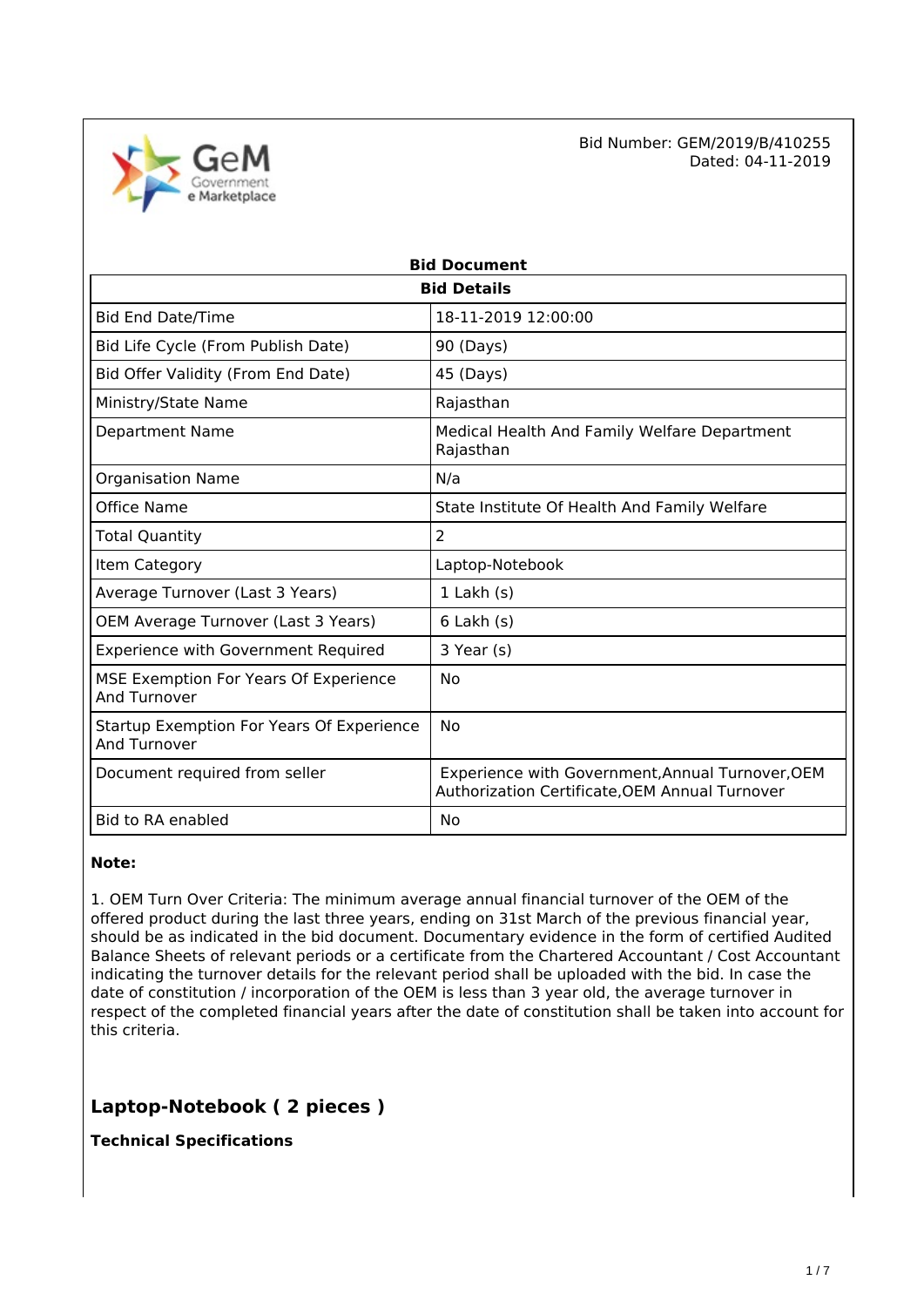# [\\* As per GeM Category Specification](https://bidplus.gem.gov.in/bidding/bid/showCatalogue/q-2wxIUzmfYVPZDCQNaj5hYkoCBmq2kdlA9SWZG6uZE)

| <b>Specification</b> | <b>Specification Name</b>                                                        | <b>Values</b>       | <b>Bid Requirement</b><br>(Allowed Values)                                                                                                                                                                                                                                                                                                                                                                                                    |
|----------------------|----------------------------------------------------------------------------------|---------------------|-----------------------------------------------------------------------------------------------------------------------------------------------------------------------------------------------------------------------------------------------------------------------------------------------------------------------------------------------------------------------------------------------------------------------------------------------|
| Processor            | <b>Processor Make</b>                                                            | Intel               | Intel                                                                                                                                                                                                                                                                                                                                                                                                                                         |
|                      | <b>Processor</b><br><b>Generation</b>                                            | 8                   | 8.0 Or higher                                                                                                                                                                                                                                                                                                                                                                                                                                 |
|                      | <b>Number of Cores per</b><br><b>Processor</b>                                   | $\overline{4}$      | 4, 6, 8 Or higher                                                                                                                                                                                                                                                                                                                                                                                                                             |
|                      | Processor Base<br>Frequency (GHz)                                                | 1.8                 | $\ast$                                                                                                                                                                                                                                                                                                                                                                                                                                        |
|                      | <b>Processor</b><br><b>Description</b>                                           | Intel Core i7       | Intel Core i7, Intel Core<br>i9 Or higher                                                                                                                                                                                                                                                                                                                                                                                                     |
|                      | <b>Processor Number</b>                                                          | Intel Core i7 8565U | Intel Core i7 8550U,<br>Intel Core i7 8559U,<br>Intel Core i7 8650U,<br>Intel Core i7 8650H,<br>Intel Core i7 8750H,<br>Intel Core i7 8850H,<br>Intel Core i7 8565U,<br>Intel Core i7 8665U,<br>Intel Core i7 9750H,<br>Intel Core i7 9850H,<br>Intel Core i7, Turbo<br>Boost up to 4.5GHz,<br>with 12MB shared L3<br>cache, Intel Core i9,<br>Turbo Boost up to<br>4.8GHz, with 16MB<br>shared L3 cache, Intel<br>Core i9-9880H Or<br>higher |
|                      | Out of Band<br>Management                                                        | <b>NA</b>           | $\ast$                                                                                                                                                                                                                                                                                                                                                                                                                                        |
|                      | Cache (MB)                                                                       | 8                   | $\ast$                                                                                                                                                                                                                                                                                                                                                                                                                                        |
| Construction         | <b>Form Factor</b>                                                               | Standard            | Standard, Convertible,<br>Detachable                                                                                                                                                                                                                                                                                                                                                                                                          |
|                      | <b>Chassis Material</b>                                                          | Alluminium          | $\ast$                                                                                                                                                                                                                                                                                                                                                                                                                                        |
|                      | Hinges                                                                           | Metallic            | $\ast$                                                                                                                                                                                                                                                                                                                                                                                                                                        |
| Motherboard          | <b>Expansion Slots (M Dot</b><br>2)                                              | $\mathbf{1}$        | $\ast$                                                                                                                                                                                                                                                                                                                                                                                                                                        |
| Graphics             | <b>Graphics Type</b>                                                             | Integrated          | $\ast$                                                                                                                                                                                                                                                                                                                                                                                                                                        |
|                      | <b>Graphic Card</b><br>Description                                               |                     | $\ast$                                                                                                                                                                                                                                                                                                                                                                                                                                        |
|                      | <b>Size of Memory in</b><br><b>Case of Dedicated</b><br><b>Graphic Card (GB)</b> | 0                   | 0, 1, 2, 3, 4, 6 Or<br>higher                                                                                                                                                                                                                                                                                                                                                                                                                 |
|                      | Size of VRAM in case of<br><b>Integrated Graphics</b>                            | $\blacksquare$      | $\ast$                                                                                                                                                                                                                                                                                                                                                                                                                                        |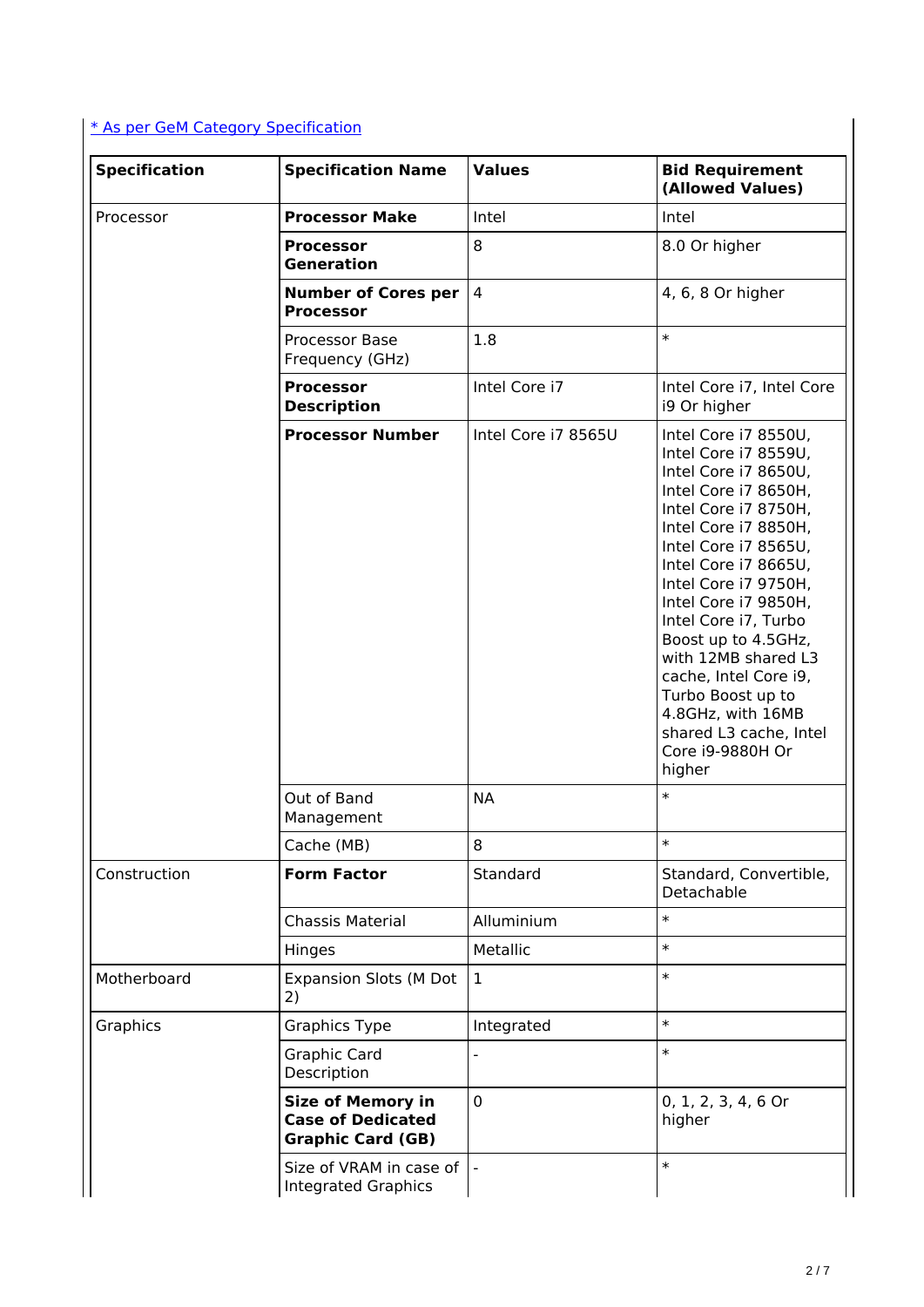|                         | (MB)                                                                      |                            |                                                                                                                            |
|-------------------------|---------------------------------------------------------------------------|----------------------------|----------------------------------------------------------------------------------------------------------------------------|
| <b>Operating System</b> | <b>Operating System</b><br>(Factory Pre-Loaded)                           | Windows 10<br>Professional | Windows 10<br>Professional                                                                                                 |
|                         | Recovery Image Media                                                      |                            | $\ast$                                                                                                                     |
|                         | <b>OS Certification</b>                                                   | Windows                    | Windows                                                                                                                    |
| Memory                  | Type of RAM                                                               | DDR4                       | $\ast$                                                                                                                     |
|                         | <b>RAM Size (GB)</b>                                                      | 8                          | 8, 16, 32 Or higher                                                                                                        |
|                         | RAM Speed (MHz)                                                           | 2400                       | $\ast$                                                                                                                     |
|                         | <b>Total Numbers of DIMM</b><br><b>Slots Available</b>                    | 2                          | $\ast$                                                                                                                     |
|                         | Number of DIMM Slots<br>populated                                         | $\mathbf 1$                | $\ast$                                                                                                                     |
|                         | <b>RAM Expandability</b><br>up to(using spare<br><b>DIMM Slots in GB)</b> | 32                         | 32 Or higher                                                                                                               |
| Storage                 | <b>Type of Drives used</b><br>to populate the<br><b>Internal Bays</b>     | <b>HDD</b>                 | <b>HDD</b>                                                                                                                 |
|                         | Number of Internal<br>Bays populated with<br><b>HDD</b>                   | $\mathbf{1}$               | $\ast$                                                                                                                     |
|                         | Capacity of each HDD<br>(GB)                                              | 1000 @5400 rpm             | $\ast$                                                                                                                     |
|                         | <b>Total HDD Capacity</b><br>(GB)                                         | 1000                       | 1000, 1500, 2000,<br>2500, 3000 Or higher                                                                                  |
|                         | Number of Internal<br>Bays populated with<br>SSD                          | 0                          | $\ast$                                                                                                                     |
|                         | <b>Capacity of each SSD</b><br>(GB)                                       | $\mathbf 0$                | 128, 256, 512, 1024,<br>2048, 0                                                                                            |
|                         | <b>Total SSD Capacity</b><br>(GB)                                         | $\mathbf 0$                | 128, 256, 384, 512,<br>768, 1024, 1280, 2048,<br>4096, 0 Or higher                                                         |
|                         | Number of Internal<br>Bays populated with<br><b>SSHD</b>                  | 0                          | $\ast$                                                                                                                     |
|                         | <b>Capacity of each</b><br>SSHD (GB)                                      | <b>NA</b>                  | 8 GB Flash + 500 GB<br>@5400 rpm, 8 GB Flash<br>+ 1000 GB @5400 rpm,<br>8 GB Flash + 2000 GB<br>@5400 rpm, NA Or<br>higher |
|                         | <b>Total SSHD Capacity</b><br>in addition to 8 GB<br>Flash (GB)           | 0                          | 500, 1000, 1500, 0 Or<br>higher                                                                                            |
|                         | Optane Memory (GB)                                                        | 0                          | $\ast$                                                                                                                     |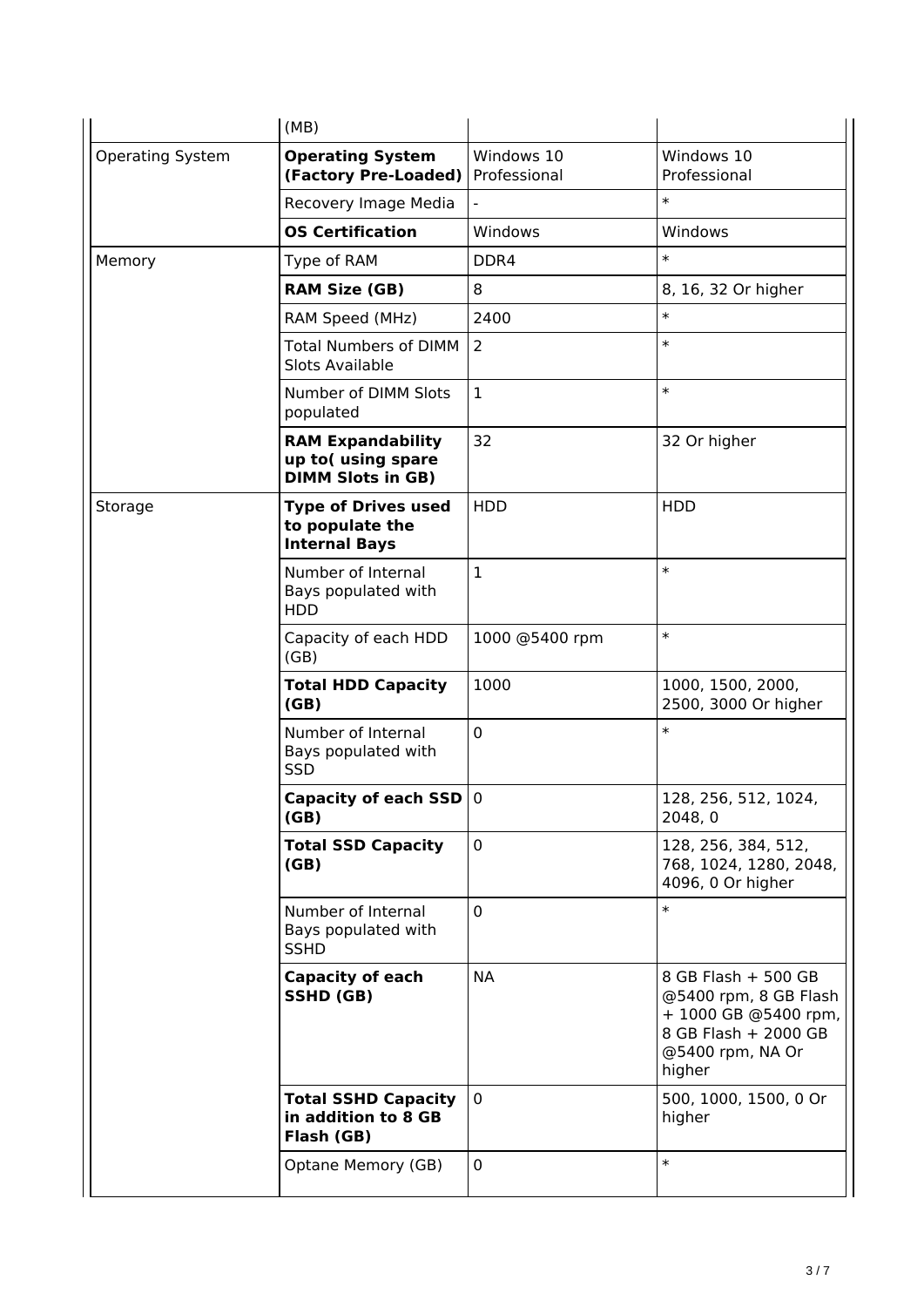| Connectivity   | <b>Wireless</b><br><b>Connectivity</b>                             | Yes                                             | Yes                                                                                                                                                                |
|----------------|--------------------------------------------------------------------|-------------------------------------------------|--------------------------------------------------------------------------------------------------------------------------------------------------------------------|
|                | If Yes, Type of Wireless<br>Connectivity                           | Wi-Fi 802.11ac                                  | $\ast$                                                                                                                                                             |
|                | Number of Ethernet<br>Ports                                        | $\mathbf{1}$                                    | $\ast$                                                                                                                                                             |
|                | If available, Type of<br><b>Ethernet Ports</b>                     | 10/100/1000 on board<br>Integrated Gigabit Port | $\ast$                                                                                                                                                             |
|                | <b>Bluetooth</b><br><b>Connectivity</b>                            | Yes                                             | Yes                                                                                                                                                                |
|                | If Yes, Version of<br><b>Bluetooth Available</b>                   | 4.2                                             | $\ast$                                                                                                                                                             |
| Ports          | Number of USB Version<br>2 Point 0 Ports                           | $\mathbf{1}$                                    | $\ast$                                                                                                                                                             |
|                | Number of USB Version<br>3 point 0 / 3 point 1,<br>Gen 1 Ports     | $\overline{2}$                                  | $\ast$                                                                                                                                                             |
|                | Number of USB Version<br>3 point 1, Gen 2 Ports                    | $\mathbf 0$                                     | $\ast$                                                                                                                                                             |
|                | Number of USB Type C<br>Ports                                      | $\mathbf{1}$                                    | $\ast$                                                                                                                                                             |
|                | Number of Serial Ports                                             | $\mathbf 0$                                     | $\ast$                                                                                                                                                             |
|                | Number of VGA Ports                                                | $\mathbf 0$                                     | $\ast$                                                                                                                                                             |
|                | Number of HDMI Ports                                               | $\mathbf{1}$                                    | $\ast$                                                                                                                                                             |
|                | Number of DP Ports                                                 | $\mathbf 0$                                     | $\ast$                                                                                                                                                             |
|                | Number of Thunderbolt<br>Port                                      | $\bar{\phantom{a}}$                             | $\ast$                                                                                                                                                             |
| <b>Display</b> | <b>Display Size (Inch)</b>                                         | 14                                              | 14, 15, 15.4, 15.6, 16<br>Or higher                                                                                                                                |
|                | <b>Display Type</b>                                                |                                                 | Non Touch, Touch Or<br>higher                                                                                                                                      |
|                | Display Technology                                                 | LED HD Backlit                                  | $\ast$                                                                                                                                                             |
|                | <b>Panel Technology</b>                                            | <b>IPS</b>                                      | IPS Or higher                                                                                                                                                      |
|                | <b>Display Resolution</b><br>(Pixels)                              | 1920x1080                                       | 1920x1080, 1920 x<br>1200, 3200x1800,<br>3840 x 2160, 2304 x<br>1440, 2560 x 1600,<br>2736 x 1824, 2880 x<br>1800, 2256x1504,<br>3000x2000, 3240x2160<br>Or higher |
|                | <b>Availability of</b><br><b>Webcam integrated</b><br>with Display | Yes                                             | Yes                                                                                                                                                                |
|                | If Yes, Resolution of<br>Webcam                                    | HD                                              | HD, FHD Or higher                                                                                                                                                  |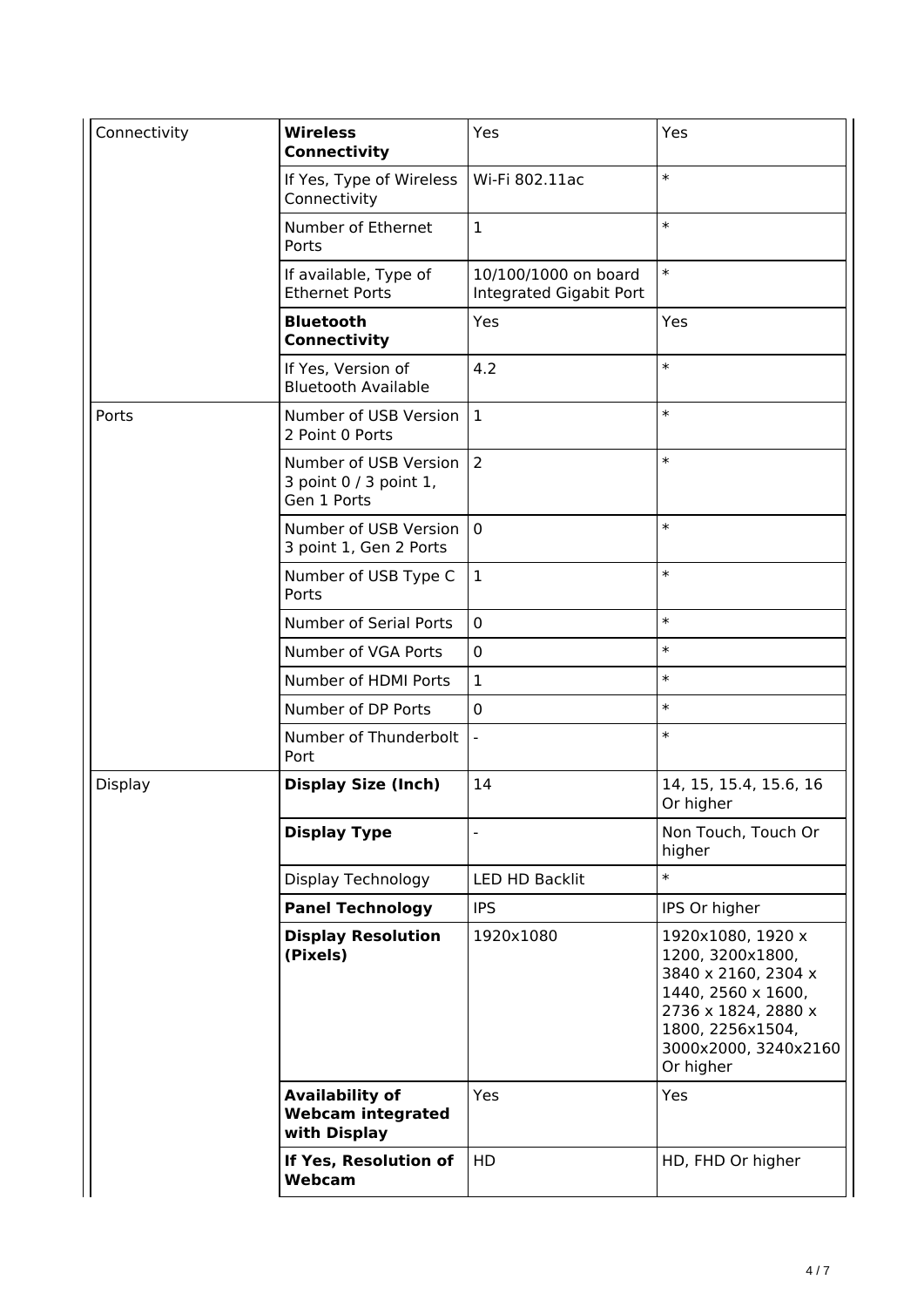|               | <b>Infra Red Webcam</b>                              | No                                             | Yes, No                               |
|---------------|------------------------------------------------------|------------------------------------------------|---------------------------------------|
| Miscellaneous | <b>Optical Drive</b>                                 | <b>NA</b>                                      | Integrated, External,<br>NA Or higher |
|               | Type of Optical Drive                                | N/A                                            | $\ast$                                |
|               | <b>Internal Speaker</b><br>(Dual)                    | Yes                                            | Yes                                   |
|               | Audio-in                                             | Yes                                            | $\ast$                                |
|               | Audio-out                                            | Yes                                            | $\ast$                                |
|               | Headphone out                                        | Yes                                            | $\ast$                                |
|               | Microphone-in                                        | Yes                                            | $\ast$                                |
|               | Type of Keyboard                                     | <b>Standard with Rupee</b><br>Symbol           | $\ast$                                |
|               | Backlit Keyboard                                     | No                                             | $\ast$                                |
|               | Spill Resistant<br>Keyboard                          | Yes                                            | $\ast$                                |
|               | Pointing<br>Device/Touchpad                          | Touchpad with multi-<br>touch gestures enabled | $\ast$                                |
|               | <b>Finger Print Reader</b>                           | Yes                                            | $\ast$                                |
|               | <b>Hardware Trusted</b><br>Platform Enabled          | Yes                                            | $\ast$                                |
|               | <b>Carry Case</b>                                    | Yes                                            | Yes                                   |
|               | If Yes, Type of Carry<br>Case                        | <b>Back Pack</b>                               | $\ast$                                |
|               | Security Lock Slot                                   | Yes                                            | $\ast$                                |
|               | If Yes, Availability of<br>Cable Lock                | No                                             | $\ast$                                |
|               | Weight (Including<br>Battery) (Kilogram)             | 1.6                                            | $\ast$                                |
| Power         | <b>Battery Type</b>                                  | -                                              | $\ast$                                |
|               | <b>Battery Chemistry</b>                             | Li - ion                                       | $\ast$                                |
|               | <b>Battery Capacity (Watt</b><br>Hour)               | 45                                             | $\ast$                                |
|               | <b>Battery Backup Time</b><br>(Hours)                | 12                                             | $\ast$                                |
| Certification | <b>BIS Registration under</b><br><b>CRS of Meity</b> | Yes                                            | $\ast$                                |
|               | <b>BIS Registration</b><br>Number and its validity   | $\overline{\phantom{a}}$                       | $\ast$                                |
|               | BEE / Energy Star for<br>the given Model             | Yes                                            | $\ast$                                |
|               | <b>ROHS Compliance</b>                               | Yes                                            | $\ast$                                |
|               | <b>Other Certifications</b><br>available             | -                                              | $\ast$                                |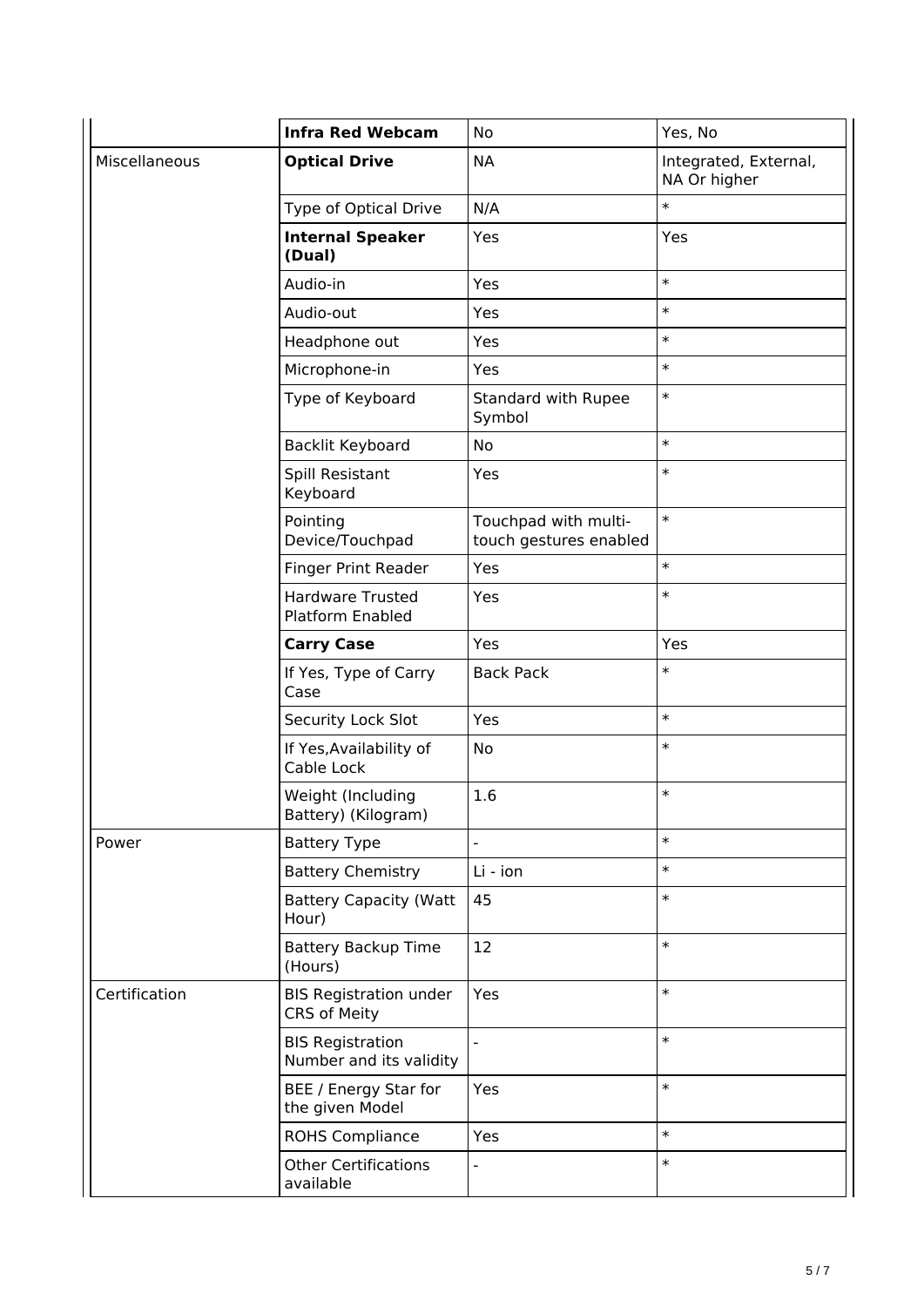| <b>Operating Conditions</b> | Minimum Operating<br>Temperature             | 0  | $\ast$         |
|-----------------------------|----------------------------------------------|----|----------------|
|                             | <b>Maximum Operating</b><br>Temperature      | 35 | $\ast$         |
|                             | Minimum Operating<br>Humidity (%RH)          | 10 | $\ast$         |
|                             | <b>Maximum Operating</b><br>Humidity (%RH)   | 90 | $\ast$         |
| Warranty                    | <b>Battery Warranty</b>                      | 3  | 3, 4 Or higher |
|                             | <b>On Site OEM</b><br><b>Warranty (Year)</b> | 5  | 5 Or higher    |

\* Specifications highlighted in bold are the Golden Parameters.

 \* Bidders may note that In respect of non-golden Parameters, the specifications 'Values' chosen by Buyer will generally be preferred over 'Bid requirement ( allowed Values) by the Buyer.

## **Consignees/Reporting Officer and Quantity**

| S.No. | Consignee/Reporti   Address<br>ng Officer |                                                                                                                                        | Quantity | Delivery Days |
|-------|-------------------------------------------|----------------------------------------------------------------------------------------------------------------------------------------|----------|---------------|
|       | Jagdish Prasad<br>Pareek                  | 302004, State Institute of<br>health & Family Welfare<br>Jhalana Institutional Area,<br>South of Doordarshan<br>Kendra Jaipur - 302004 |          | 30            |

#### **EMD Detail**

Required No. 2012 No. 2013 No. 2014 No. 2014 No. 2014 No. 2014 No. 2014 No. 2014 No. 2014 No. 2014 No. 2014 No

# **ePBG Detail**

Required No. 2012 12:20 No. 2012

## **Splitting**

Bid splitting not applied.

## **Special terms and conditions for category Laptop-Notebook**

 1) As per notification of MEITY circulated vide letter no. F.No.33(1) /2017-IPHW..dated: 14/09/2017, the minimum local content should be 40 percent to qualify as local or domestic manufacturer.

# **Buyer Specific Additional Terms and Conditions**

1.OPTION CLAUSE: The Purchaser reserves the right to increase or decrease the quantity to be ordered up to 25 percent at the time of placement of contract. The purchaser also reserves the right to increase the ordered quantity by up to 25% of the contracted quantity during the currency of the contract at the contracted rates. Bidders are bound to accept the orders accordingly.